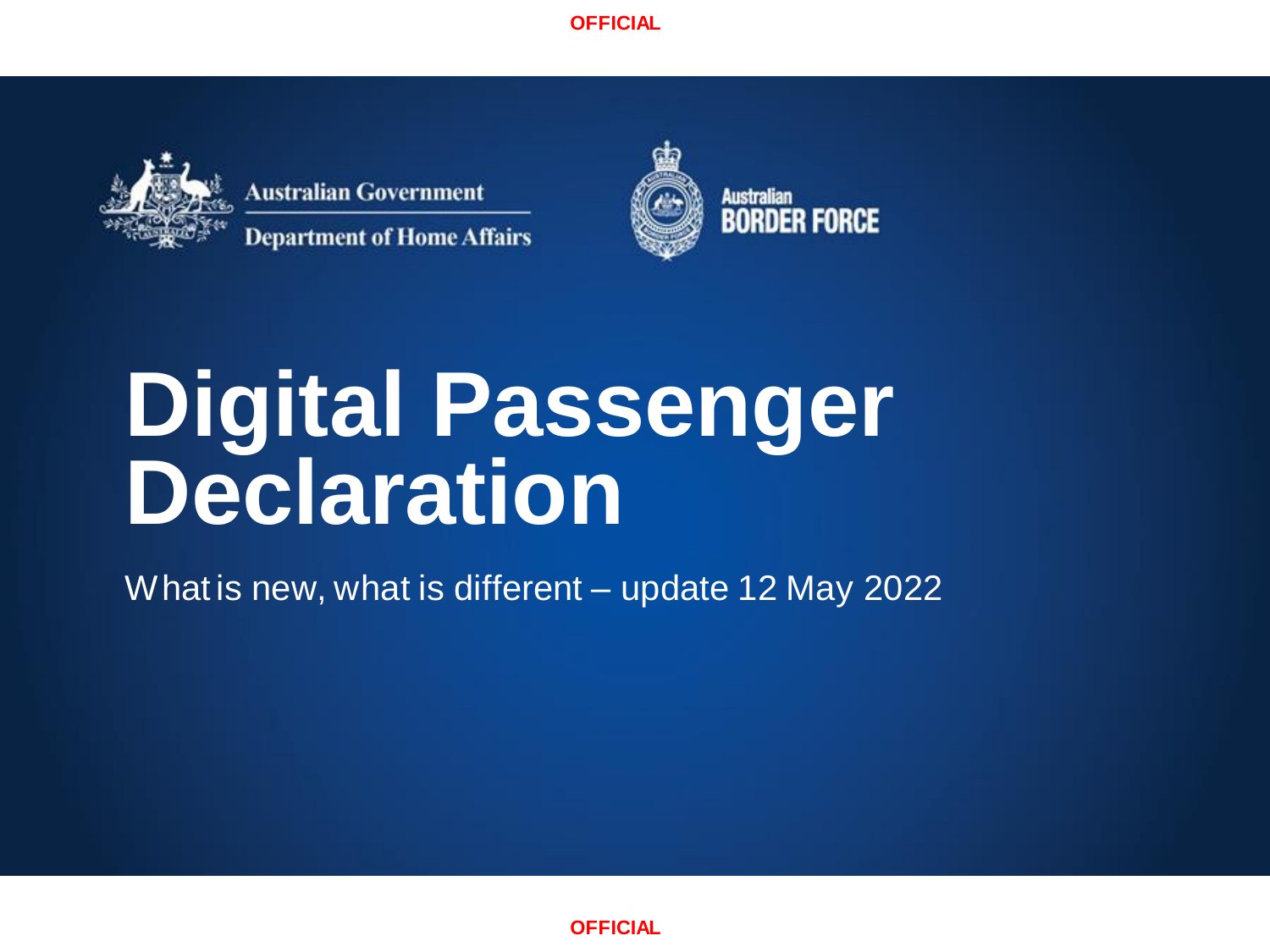## **Summary of changes**

| <b>Element</b>                                                                                         | <b>Description of Change</b>                                                                      | <b>Effective Date</b> |
|--------------------------------------------------------------------------------------------------------|---------------------------------------------------------------------------------------------------|-----------------------|
| Icons added to summary<br>screen outcomes                                                              | Icons have been added to the DPD summary screen to<br>accompany the health summary outcomes.      | 12 May                |
| <b>Health declaration and</b><br><b>COVID-19 vaccination</b><br>appear separately on<br>summary screen | An additional line will now appear within the health summary<br>outcome for COVID-19 vaccination. | 12 May                |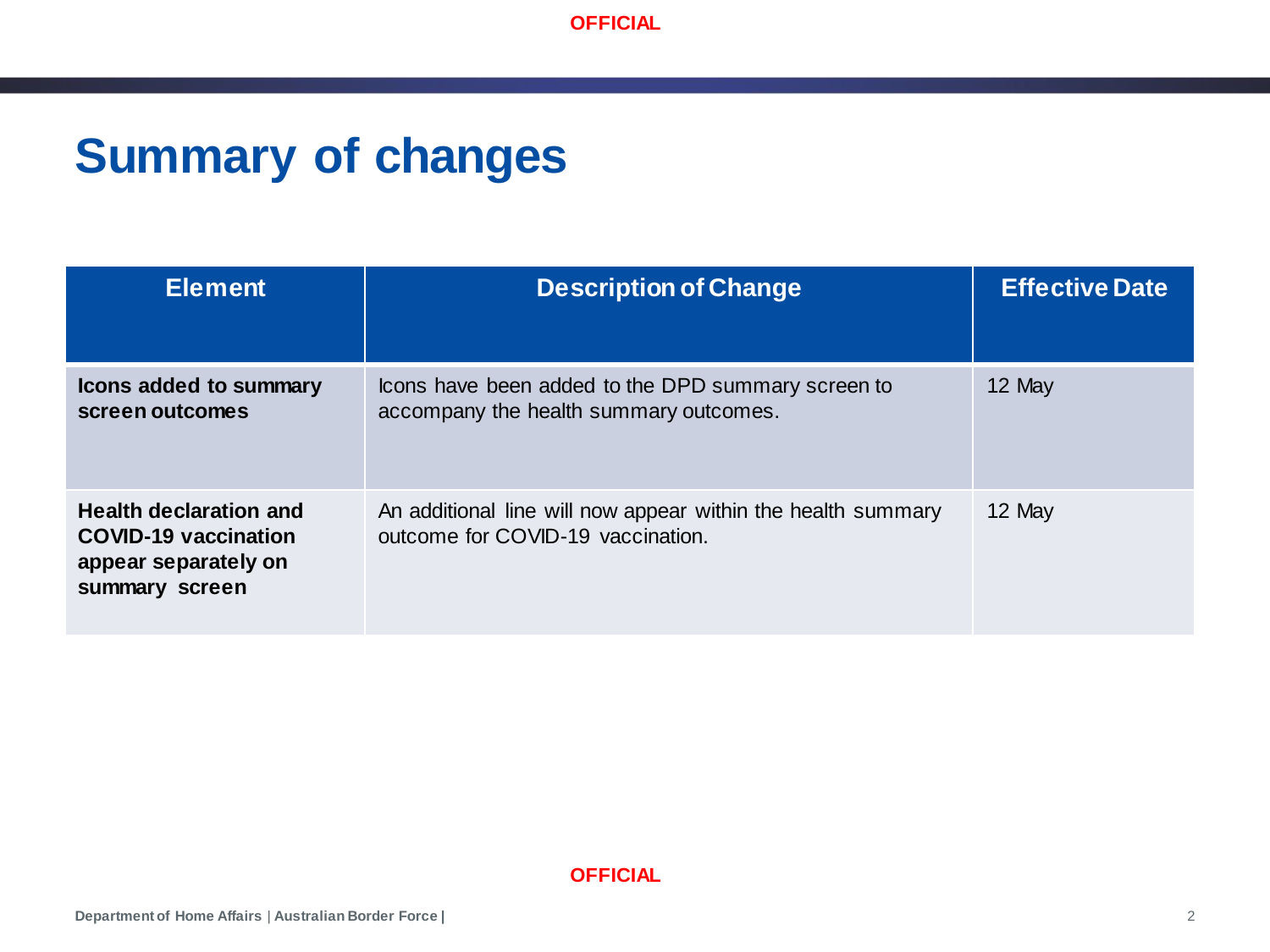## **Icons on summary screen**

## From

• The previous summary screen outcomes only includes text and will display a "Complete; Incomplete, or; Confirmation required at check-in" outcome.

## To

- The summary screen now has icons to accompany the below outcomes:
	- exclamation mark (!) for incomplete or confirmation required at check-in
	- tick  $($  $\checkmark$ ) for complete
- A screenshot depicting the icons of the new summary screen is shown on the right.

#### **DPD summary**

| Name                                | <b>JANE CITIZEN</b> |
|-------------------------------------|---------------------|
| Date of birth                       | 01/01/1999          |
| Travel document number              | P1234567            |
| <b>Trip Declaration</b>             | Submitted           |
| <b>Emergency health declaration</b> | Submitted           |
| Quarantine planning                 | Submitted           |
| <b>Rorder declaration</b>           | N/A                 |
|                                     |                     |

#### **Health summary**

| <b>Health information declared</b> |                                                                                    | Complete |
|------------------------------------|------------------------------------------------------------------------------------|----------|
| Quarantine<br>pathway<br>nominated | Quarantine free arrival (fully<br>vaccinated only; not available in all<br>states) |          |

#### **Border summary**

**Border declaration treatment status**  $N/A$ 

#### **Health summary**

| <b>Health information declared</b> |                                                                                 | Incomplete (1) |
|------------------------------------|---------------------------------------------------------------------------------|----------------|
| <b>COVID-19 vaccination</b>        |                                                                                 | Incomplete (   |
| Quarantine pathway<br>nominated    | Quarantine free arrival (fully vaccinated only:<br>not available in all states) |                |

#### **Health summary**



#### **Health summary**

| <b>Health information declared</b> |                                                                                                           | Complete $\bigcirc$           |
|------------------------------------|-----------------------------------------------------------------------------------------------------------|-------------------------------|
| <b>COVID-19 vaccination</b>        |                                                                                                           | Complete $\blacktriangledown$ |
| nominated                          | <b>Quarantine pathway</b> Quarantine free arrival (fully vaccinated only;<br>not available in all states) |                               |